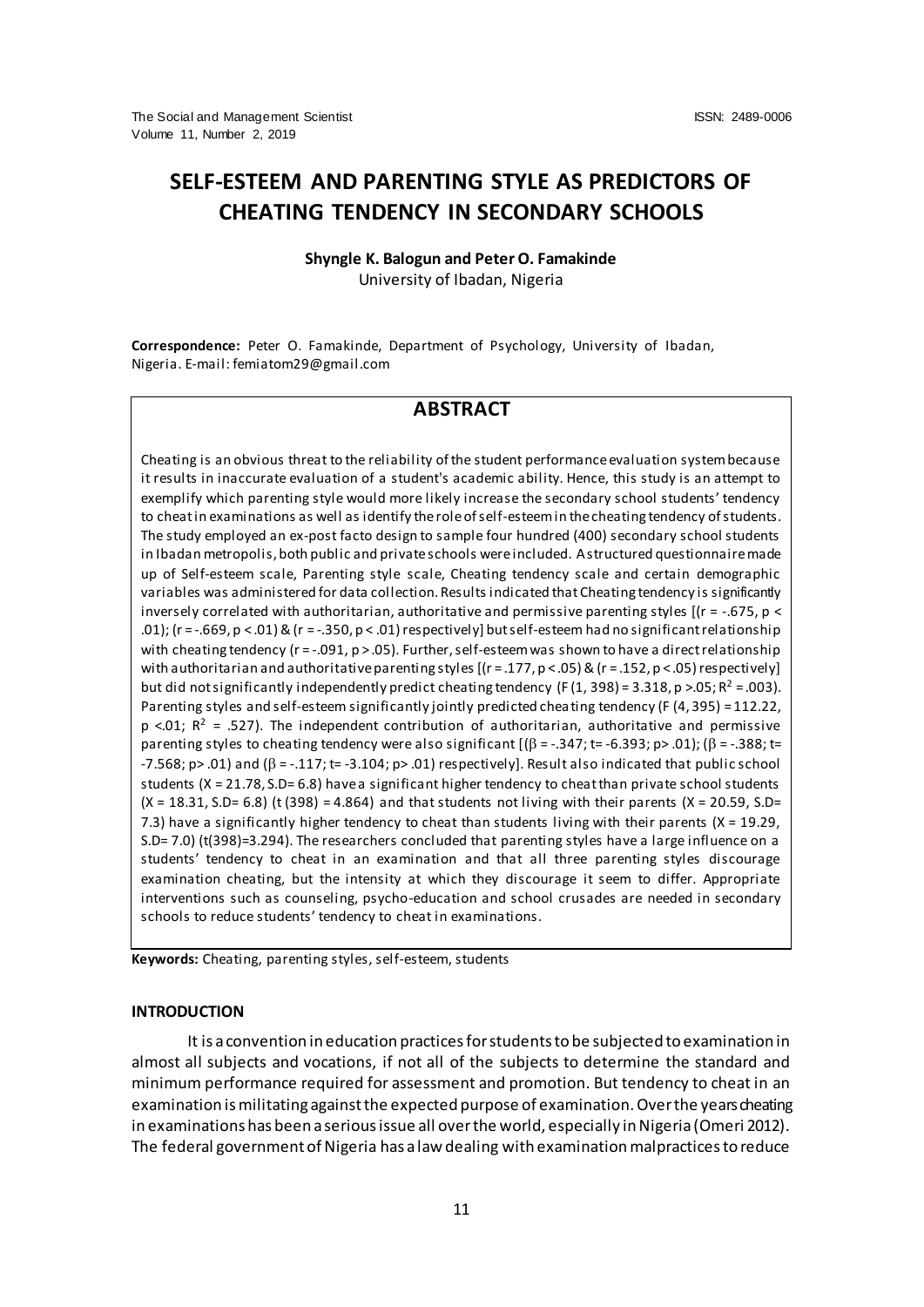and eradicate the tendency of students to indulge in cheating during examination called Examination Malpractices Act of 1999 which create offences relating to examination cheating and prescribes penalties for each offence to prevent examination cheating tendencies in students.

The reason for enacting such law may likely be from the evidence of dishonest and cheating activities in examination. The statistics showing the likelihood of students indulging in examination cheating in Ibadan is quite unknown but examination cheating in Nigeria has so increasedthat there is almost no examination anywhere at all levels of the formal school system, without one form of sharp practice or the other (Folarin, 2013; Olatunbosun, 2009; Oluremi, 2014).

The term cheating is defined in the TDK Turkish dictionary (1997) as the representation of a work of art or a written text, or piece of paper prepared to look at secretly during exams against the rules. To cheat (generally in written exams) can also be defined as looking secretly to a source to find the answers against the exam rules (Aluede et al., 2006).

Examination cheating is becoming more and more prevalent and students regard it is as a normal practice. Bushweller (1999) reported that students are specialized in cheating when they are in the final year in secondary school, improve this practice strikingly when they are at a university, and that only very careful teachers can detect the practice of cheating. Many research findings indicate that the practice of cheating has increased rapidly recently (Bekaroglu, 2002; Bouville, 2010; Paldy, 1996; Roigand Casso, 2005; Semerci, 2004; Semerci & Saglam 2005).

Boris and Awodun (2012) in their findings of psycho education on examination misconduct tendency reported that 62% of secondary school students in Nigeria engage in one form of examination misconduct or the other before leaving secondary school. The tendency to cheat in examination might be as a result of fear of failure, or a poor self-concept. Just as Brunting (1976) reported that success or failure in examination is a condition for future prospect which has influence on self-esteem.

Without success in examination then it will be difficult for any students to be promoted. For example, the fear of failing The West Africa Examination Council (WAEC) could propel students' tendency to cheat in an examination. In fact Anyamene, Nwokolo, and Madegbuna (2015) opined that students become over-burdened and depressed when preparing for examination. So, when examination become burdensome, then it is likely for students to indulge in examination cheating behaviours.

Research conducted within the field of academic cheating has pointed to the importance of school contextual factors for introducing adolescents into adulthood and counteracting unwanted behaviours (Granvik-Saminathen et al., 2018; Ramberg et al., 2018a; Rutter & Maughan, 2002; Teddlie & Reynolds, 2000), but few studies have been carried out on the importance factors related to home and upbringing given by parents and their interactions with the self-concept of adolescents for student cheating (McCabe et al., 2012). The existing literature is also limited regarding studies that have had the opportunity to take individual students' moral values into consideration when examining potential external causes of student cheating (Yu et al., 2017).

One of the most common characteristics examined in relation to student cheating is gender. Several studies report that males are more prone to cheat and that they have more permissive attitudes towards cheating than females (e.g., Arnett et al., 2002; Hensley et al., 2013; Jereb et al., 2018). Other studies show that even though there seems to be a small direct effect of gender on student cheating, it is mainly a set of social mechanisms related to gender (e.g. shame, embarrassment, self-control) that account for the existing differences between males' and females' cheating behaviour (Gibson et al., 2008; McCabe et al., 2012; Niiya et al.,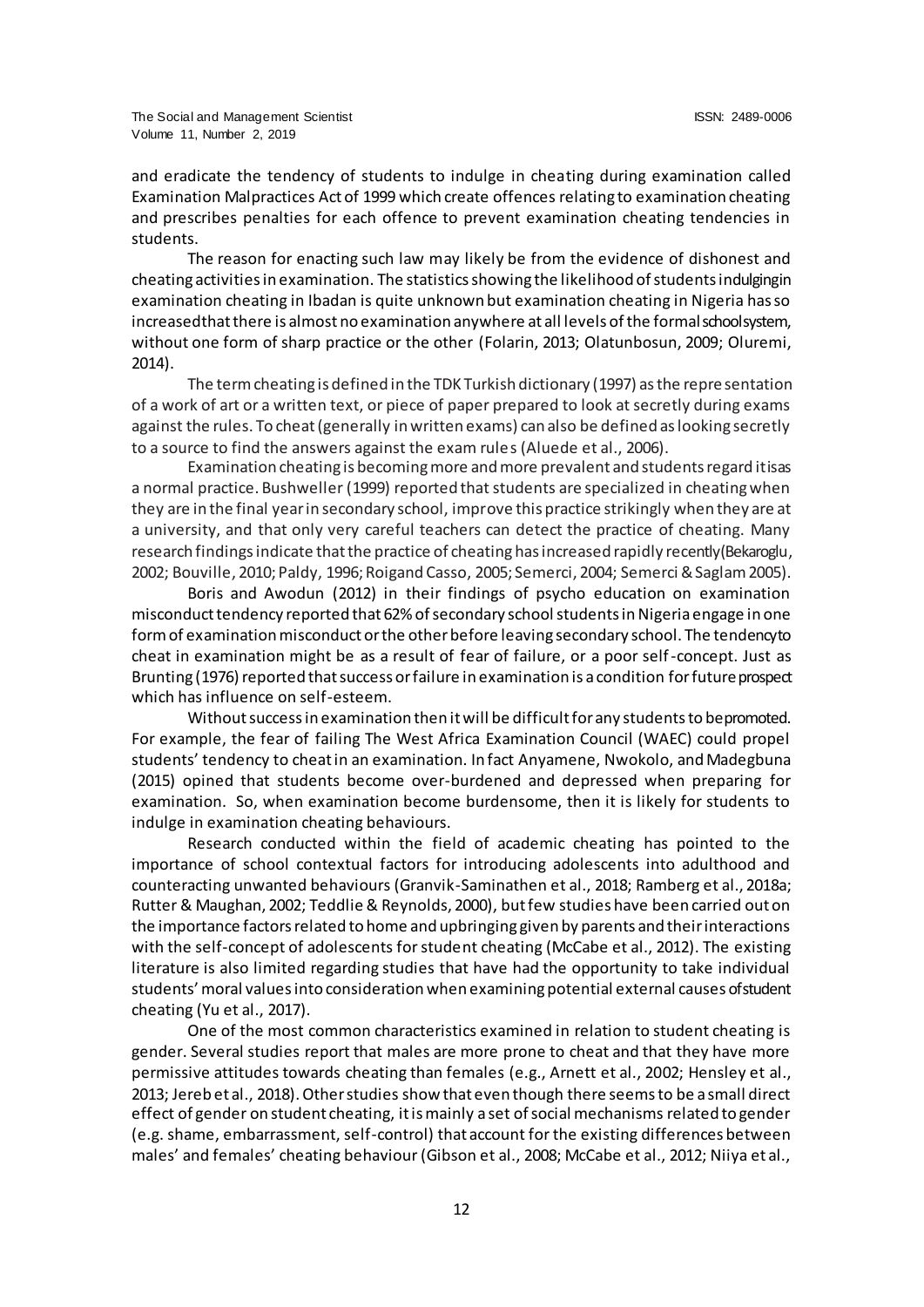2008). This study hypothesizes parenting as a part of the social mechanisms with a potential link to cheating.

Another variable that has been extensively investigated in relation to student cheating is academic achievement. Students with lower grades tend to be more likely to cheat than those with higher grades (e.g. Burrus et al., 2007; Klein et al., 2007; McCabe & Trevino 1997). Socioeconomic background (e.g. parents' education, income and occupation), on the other hand, appears to be of less importance for student cheating according to the existing literature (Kerkvliet 1994; McCabe & Trevino 1997; Whitley 1998).

As could be expected, permissive attitudes toward cheating have been found to increase the likelihood of engaging in such behaviours (Farnese et al., 2011; Whitley, 1998). However, girls' cheating behaviour seems to be more strongly affected by perceiving cheating as morally wrong (Gibson et al., 2008). Furthermore, students with lower stress resistance, higher risk willingness, lower work ethic and lower motivation seem to be more likely to cheat (Davisetal., 2011). Excessive demands from parents and personal desires to excel in school have alsoproved to be important motivations for student cheating (McCabe et al., 1999).

Adeyemi (2010), and Ibukun and Oyewole (2011) have it that examination cheating tendencies among students are linked with negative outcome such as high level of academic dishonesty, procrastination in tackling learning tasks, laziness, poor satisfaction in studying, gangsterism, an increased risk of school dropout, and poor self-esteem.

Self–esteem can be defined as regarding oneself as a worthwhile person or otherwise; in other words it is a positive or negative self-evaluation (Manning, Bear, & Minke, 2006). Hay, Ashman, and Van Kraayenoord (1998) concluded that secondary school students with high selfesteem tend to be more popular, cooperative, and successful in class, while those with perception of low self-esteem turns out more withdrawn and tend to perform below average in class. Oftentimes self-esteem is as a result of self-concept. Self-concept comprises overall perceptions, ideas, and feelings about oneself (a person's perception, ideas and feeling of his or her own personality trait). Self-concepts are created from our daily experiences and interactions. A student with negative judgement of his or her academic abilities may exhibit the likelihood to engage in sharp practices to cover up with his or her inadequacies.

Also, the style of parenting adopted at home can impact positively or negatively on students' examination cheating tendencies, this is in line with the findings of Dikko (2003) that shows parents expect nothing less than pass in examination from their children; failure in examination is against their expectation. That is, he who fails is not welcome at home in any way. The fear of failure instilled by parents' action and inaction may likely increase the tendency to exhibit cheating behaviour in examination.

Parenting style is a psychological construct representing standard strategies that parents use in raising and training their children and wards (Miller & Volk, 2002). It is broadly defined as the degree of responsiveness and demandingness of parents towards adolescents (Maccoby & Martin, 1983). It could also be explained in terms of parental warmth or support versus parental demandingness, tending towards control (Baumrind, 1991). These two should be properly blended together, if not, it might send the wrong signal to the children and lead to inappropriate behaviours such as showing the likelihood of going to any length to passing the examination. Various dimensions of parenting styles have been found determine whether adolescents develop positive attitude to anti-social behaviours such as cheating (Tanibiaje, 2011). Adolescents whose parents' styles are authoritarian or permissive are more likely to exhibit an anti-social behaviour like cheating than adolescent's whose parents' style is authoritative (Wang et al., 2016). However, there is evidence that an authoritarian-type parenting style may discourage adolescents from taking engaging in anti-social behaviour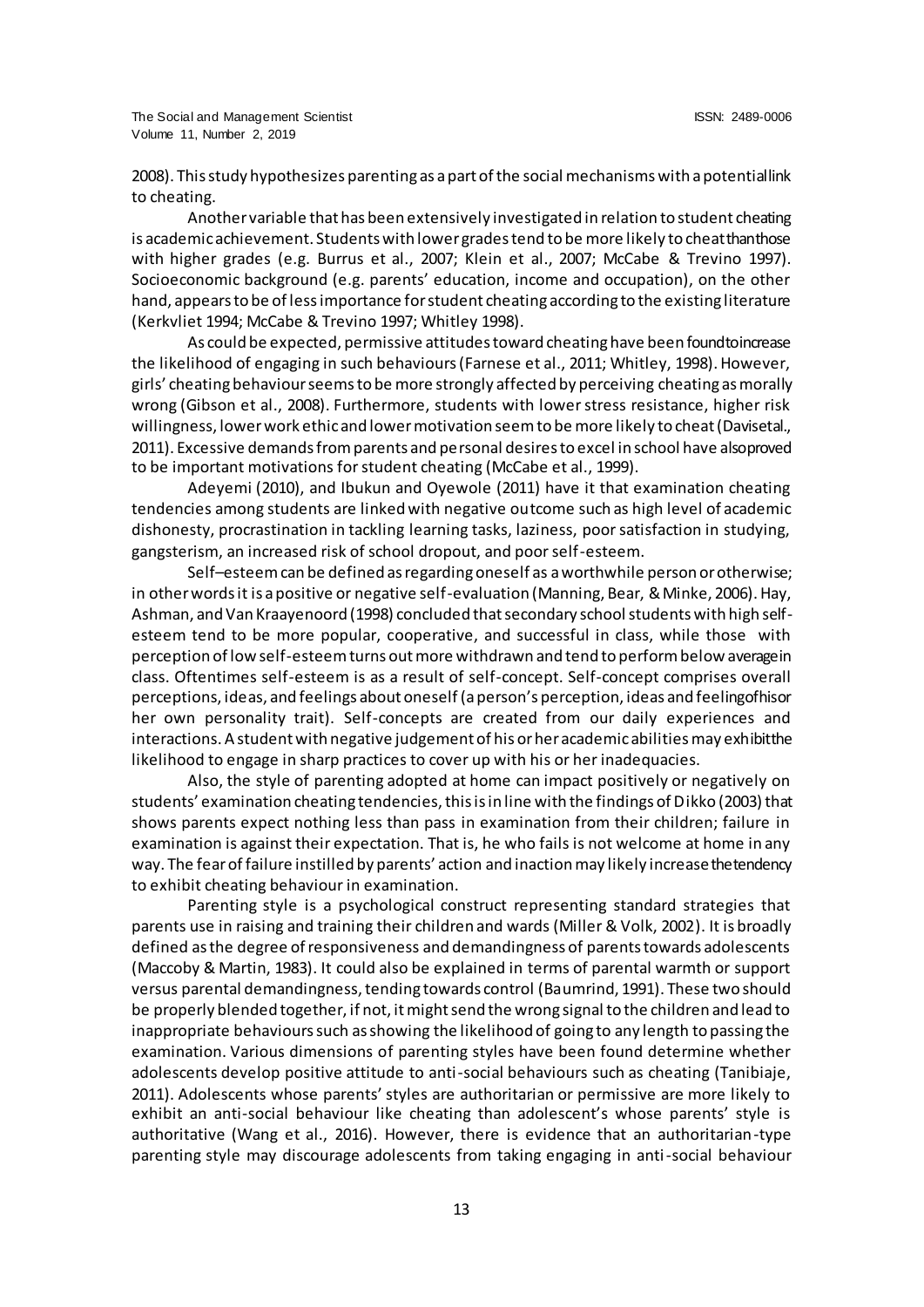(Arnett, 2004). Parenting styles of fathers during adolescence is very vital. The type of parenting exhibited by fathers in their children's lives has been said to be especially crucial because fathers, being the head of the home, are looked up to for mentorship and guidance. The warmth and support from mothers is also important for the moral and emotional development of adolescences.

Cheating is an obvious threat to the reliability of the student performance evaluation system because it results in inaccurate evaluation of a student's academic ability. The consequences of cheating can be serious when a student is placed in a class or a program for which he /she doesn't have the necessary prerequisites of knowledge and skills. Students have been said to value the ability to compete successfully more than the value of academic integrity (Drake, 1941).

From the basic level education through the secondary to tertiary levels, cheating in examinations has attained an enormous proportion that is beyond the comprehension of ordinary mind (Iredia, 2002). Consequently, students are awarded grades that do not reflect the true picture of the quantity of attributes they possess. In other words, students carry certificates that they cheated their way to obtain and hence, cannot defend. Perhaps the so call "fallen standard" may have its root from this ill wind, called cheating in examinations. Unfortunately, all efforts made by school managements and even the governments appear to be creating no impact, in terms of eliminating this tendency to cheat in examinations among students. Awonusi (2002) opined that the main motivator of the tendency to cheat among students is the "get-richquick" philosophy of the society which he argued, had translated to "get-certificate-quick" syndrome, an act which invalidates and makes nonsense of the educational certificates awarded by the system.

Some perceive it as a serious problem in school and in the society which needs to be addressed while some perceive it as a normal process of writing examination without which they will not pass; still others are indifferent about students' tendency to cheat. Kleiner (1999) for instance, affirmed that the majority of the students did not believe cheating was always wrong. Before now, to be caught cheating was a thing of shame, but students now glorify examination cheating amidst themselves (Cornelius-Ukpepi, 2010), hailing the cheat-successful student has been smart and slothful. Reports show that students are ready to pay any prize, cash or kind to pass examination they did not prepare for (Olukotun, 1998).

Probably the tendency of students to cheat in examinations has been allowed to persist largely because the academic community has not been successful in developing a comprehensive process to study it, as a means of establishing programs and regulations to discourage it. Hence, the increasing need for research in this area has been presented. An emphasis on the importance of reaching a better understanding of what constitutes cheating tendency, and a better understanding of the attitudes of those who participate in this behaviour.

Hence, this study is an attempt to test the predictive prowess of parenting styleandselfesteem in the cheating tendency of secondary school students. To this end, this study intends to:

- 1. Examine the relationship of self-esteem and parenting style with students' tendency to cheat in examinations.
- 2. Examine gender differences in students' examination cheating tendency.
- 3. Identify variations in cheating tendency as a reason of students' age, religion, class, ethnicity and school type.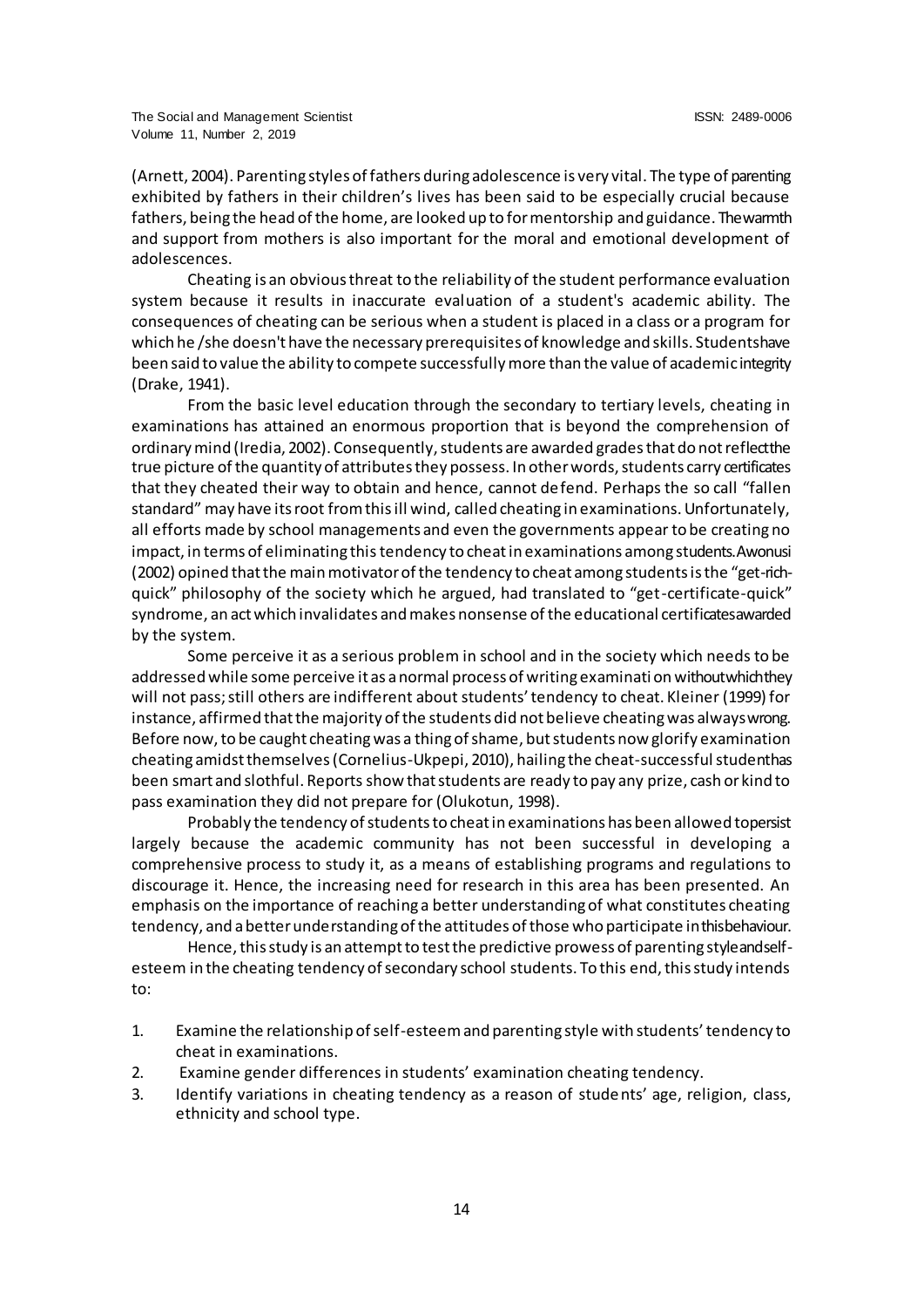# **Hypotheses**

- 1. There will be a significant relationship between students' self-esteem, parenting styles and examination cheating tendency.
- 2. Self-esteem and parenting styles will significantly jointly and independently predict students' examination cheating tendency.
- 3. Male students significantly have a higher tendency to cheat than female students.
- 4. Students of public secondary schools will significantly have a higher cheating tendency than students of private secondary schools.
- 5. Students not living with their parents will have a higher tendency to cheat than students living with their parents.

# **METHODS**

# **Research Design**

The study made use of an ex-post facto research design to determine the influence of selfesteem and parenting style on examination cheating tendency among secondary school students of Ibadan metropolis. The variables had already existed. The researcher only measured them. The dependent variable is examination cheating tendency while the independent variables are self-esteem and parenting style.

# **Setting**

This study was carried out in four private and four public secondary schools in Ibadan North local government area. Ibadan is the capital city of Oyo State, the largest city in West Africa in terms of land mass.

#### **Participants**

The participants in this study are students of senior secondary schools in Ibadan North Local Government, which included both private and public schools that make up the eight secondary schools selected. Ibadan North LGA was selected for proximity, the University of Ibadan; the institution of the researchers is located in Ibadan North LGA. Of the 400 students that participated in this study, 184 (46%) are males and 216 (54%) are females; 306 (76.5%) are Yoruba, 42 (10.5%) are Hausa, 48 (12%) are Igbo and the remaining 4 (1%) belong to other ethnicities; 276 (69%) are Christians, 120 (30%) are Muslims, 2 (0.5%) are traditional worshipers while the last 2 (0.5%) belong to other religions; 116 (29%) are ages 10-14, 242 (60.5%) are ages 16-19, and 42 (10.5%) are ages 20-24. There were 196 students (49%) from private schools and 204 students (51%) from public schools. 338 (84.5%) of the students are living with their parents while 62 (15.5%) do not live with their parents.

# **Sampling and Sampling Technique**

Sample size of this study was 400; this was determined using the Slovin formula (Guilford and Frucher, 1973). Multi-stage sampling was used. First, cluster random sampling was used to group schools in Ibadan North LGA to 12 groups according to political wards, simple balloting was then used to four wards to represent all wards in the LGA. Forward, one public school and one private school was purposively selected in each ward; high student population and consent of the school authority determined this choice. Hence, four public and four private secondary schools were selected in Ibadan North local government area. Having selected the schools, purposive sampling was used to select SSS two class to sample in each school, being that they are matured students that could easily understand the content of the questionnaires and are looking forward to writing their school leaving examination. Afterwards, accidental sampling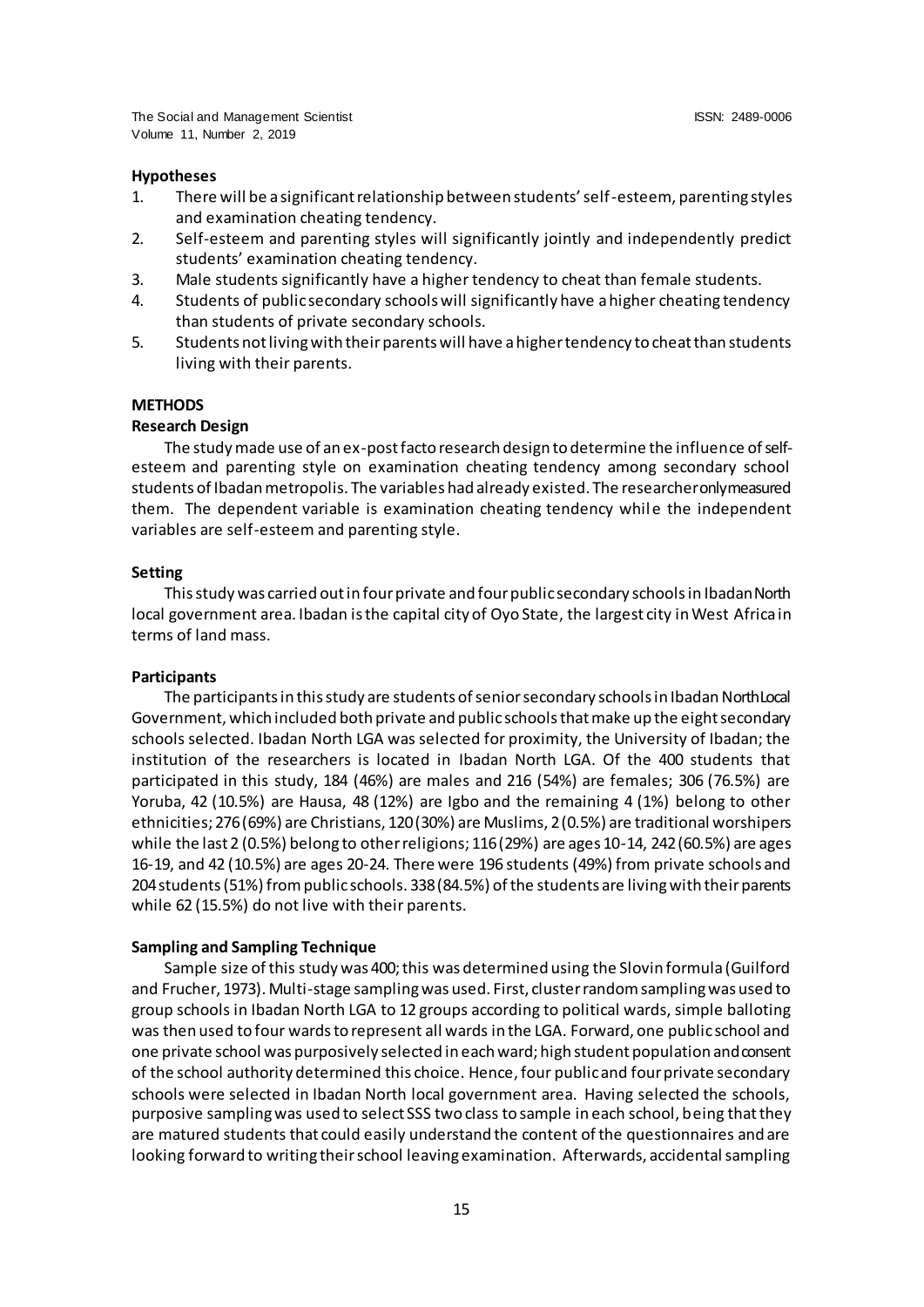was used to select 50 respondents among the students present in the classes, such that 50 students represented each of the eight selected schools.

#### **Instruments**

This study was carried out with the aid of a questionnaire which comprised of an informed consent form, and five (5) sections. The questionnaire was worded in both English and Yoruba Language (since the study was being conducted within Ibadan metropolis; and the native language of the people is Yoruba).

**Section A: Bio**- **data:**Gender, Religion, Age, Class, Ethnicity, Department, School type and living with parents.

**Section B: Self-esteem**- It is measured in this research as participant score on Rosenberg Self Esteem Scale, a 10 item, 4-point Likert response scale (Hagborg, 1993; Rosenberg, 1965). Selfesteem is the acceptance of, respect for, confidence and satisfaction that you have in yourself as a person. It is based upon an internal image of ourselves that we carry around consciously and unconsciously. The RSES has been translated into 28 languages and has been used in crosscultural studies in 53 countries (Schmitt & Allik, 2005). The Cronbach's alpha reported for RSES in Nigeria is .67, though the global value is at 0.83 (Olapegba, 2008).

# **Section C: Parenting style**

The Parenting style scale (PSI-II) used was developed by Darling and Toyokawa (1996). The PSI-II is a 15-item self-report measure of students' attitudes toward their general experiences with their parents. The scale measures three parenting domains: Emotional responsiveness, Demandingness and Psychological autonomy. The highest score among the three domains indicates the parenting style used in bringing up the adolescent. High emotional responsiveness indicates permissive parenting. High scores on Demandingness indicate authoritarian parenting. High scores on Psychological autonomy indicate authoritative parenting. The scale is ina 5-point Likert scale (1= *strongly disagree*, 2=*disagree*, 3= *I'm in between*, 4= *agree*, and 5= *strongly agree*). The 15 items are divided equally into three subscales which represent three dimensions of parenting: responsiveness (5 items; e.g., "I can count on my parent(s) to help me out if I have a problem"), demandingness (5 items; e.g., "If I don't behave myself, my parent(s) will punish me"), and autonomy granting (5 items; e.g., "My parent(s) respects my privacy"). For each subscale, Cronbach's alpha reached acceptable levels: demandingness =.72; responsiveness =.74; and autonomy granting =.75. The inter-item reliability of the scale is 0.82 adapting the scale and revalidation yielded a Cronbach Alpha of 0.83 and a Guttman split coefficient of 0.83 (Darling & Toyokawa, 1997).

# **Section D: Cheating Tendency**

This section measures student's examination cheating tendency with the 8items adapted from examination cheating questionnaire used by Ramberg and Modin (2019). It is measured on a five point likert scale ranging from strongly agree to strongly disagree (1 = *strongly disagree*, 2 =*disagree*, 3= *I'm in between*, 4= *agree*, and 5= *strongly agree*). All the items are directly scored and have no subscales. The author reports a Cronbach alpha coefficient of 0.68 and Gutman spilt half of 0.71. A high score on this scale infers high tendency to cheat in examinations while a low score infers a low tendency to cheat in examination.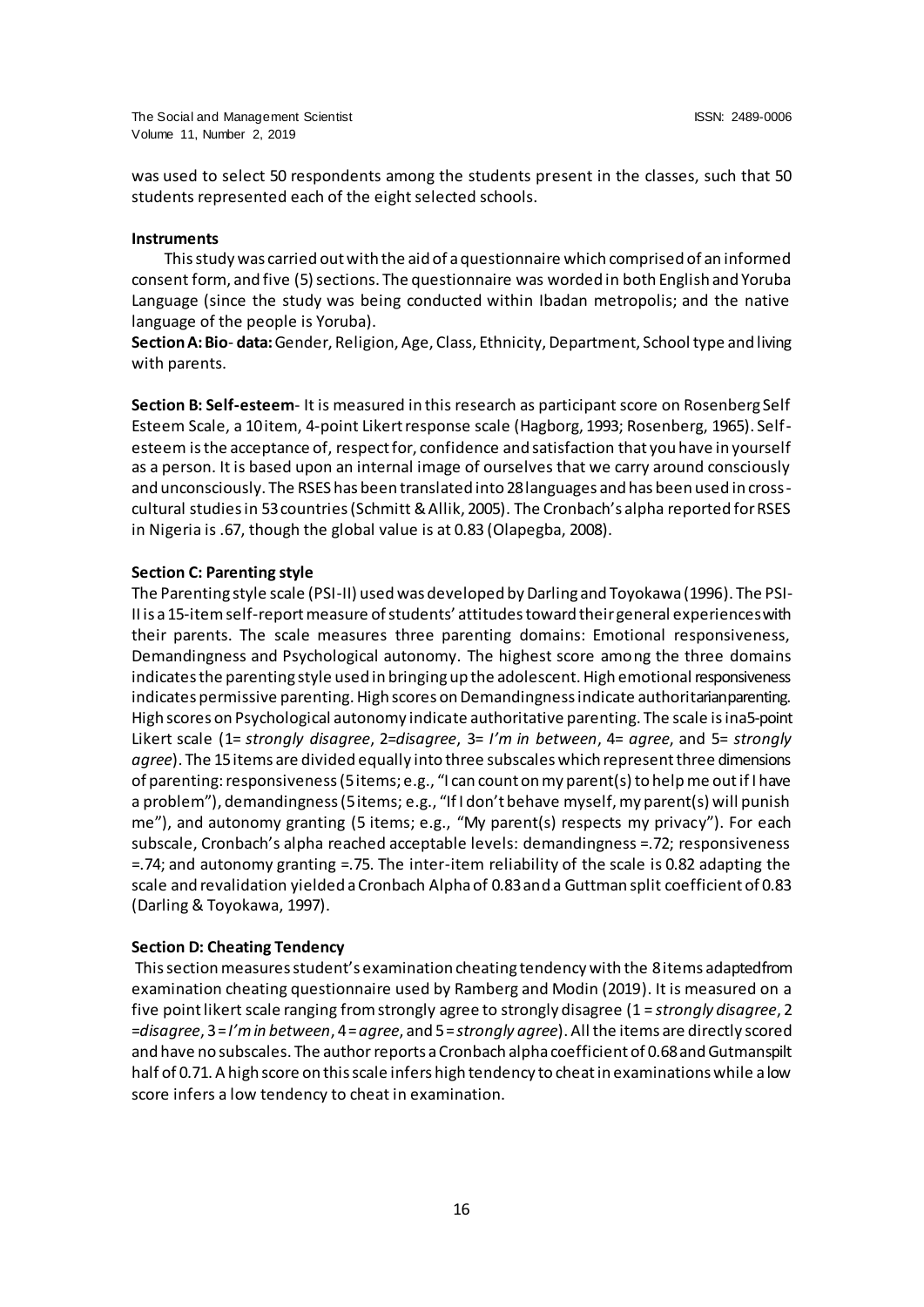#### **Procedure**

The researcher visited the selected schools within the study area. The researchers approached the school authorities, informing them of the details and purpose of the study.. Verbal consent of the participants was obtained before questionnaire administration. During questionnaire administration, an introduction to the study was made as well as verbal instructions for completing the questionnaires. Participants were encouraged to ask darification questions during the giving of instructions and completion of the instruments. They were assured of their anonymity and confidentiality. Enough time was allowed for all the respondents to complete and return their questionnaires during free lecture periods. Sixty questionnaires were administered in each school but only fifty validly filled responses were selected for equal representation of all the schools; the questionnaires with missing sections were deleted. Data collection across schools lasted for three weeks.

#### **Data Analyses**

Following the completion of the data collection, the questionnaires were coded, scored and inputted in an SPSS program for analysis. Both descriptive and inferential statistics was employed in the analysis. Hypothesis one was tested with Pearson product moment correlation (PPMC) to test the inter-correlation of all variables in the study, hypothesis two with hierarchical multiple regression analysis to statistically determine the contribution of each of the variables in blocks, hypothesis three, four and five with t test for independent samples to test the significance of the mean differences.

#### **RESULTS**

Hypothesis one stated there will be a significant relationship between students' selfesteem, parenting styles and examination cheating tendency. This was tested with a Pearson Product Moment Correlation as presented in a correlation matrix in Table 1.

|               | S/N Variable             |                          |                          | 3           | 4              | 5                        | Mean  | <b>SD</b> |
|---------------|--------------------------|--------------------------|--------------------------|-------------|----------------|--------------------------|-------|-----------|
| $\mathbf{1}$  | <b>Cheating Tendency</b> | $\overline{\phantom{a}}$ |                          |             |                |                          | 20.08 | 7.3       |
| $\mathcal{L}$ | Self-Esteem              | $-.091$                  | $\overline{\phantom{a}}$ |             |                |                          | 26.23 | 3.7       |
| 3             | Authoritarian            | $-.675***$               | .177                     |             |                |                          | 34.44 | 8.3       |
| 4             | Authoritative            | $-.669**$                | $.152*$                  | $.740^{**}$ | $\overline{a}$ |                          | 23.95 | 5.7       |
| 5             | Permissive               | $-.350$ **               | .030                     | $.395***$   | $.249***$      | $\overline{\phantom{a}}$ | 12.99 | 3.2       |

**Table 1: Correlation Matrix Showing Relationship between the Dependent Variables and Independent Variables of the Study**

Result from Table 1 showed that Cheating tendency is significantly inversely correlated with authoritarian, authoritative and permissive parenting styles  $[(r = -.675, p < .01); (r = -.669,$  $p < .01$ ) & (r =  $-.350$ ,  $p < .01$ ) respectively]. This means that the three parenting styles discourage cheating tendency, though with different intensities; authoritarian parenting is more aversive to cheating, followed by authoritative parenting, while permissive parenting seem to have the least aversion towards cheating.

However, self-esteem had no significant relationship with cheating tendency ( $r = -0.091$ , p > .05). This means that increase or decrease in self-esteem does not correlate with students' tendency to cheat. Further, self-esteem was shown to have a direct relationship with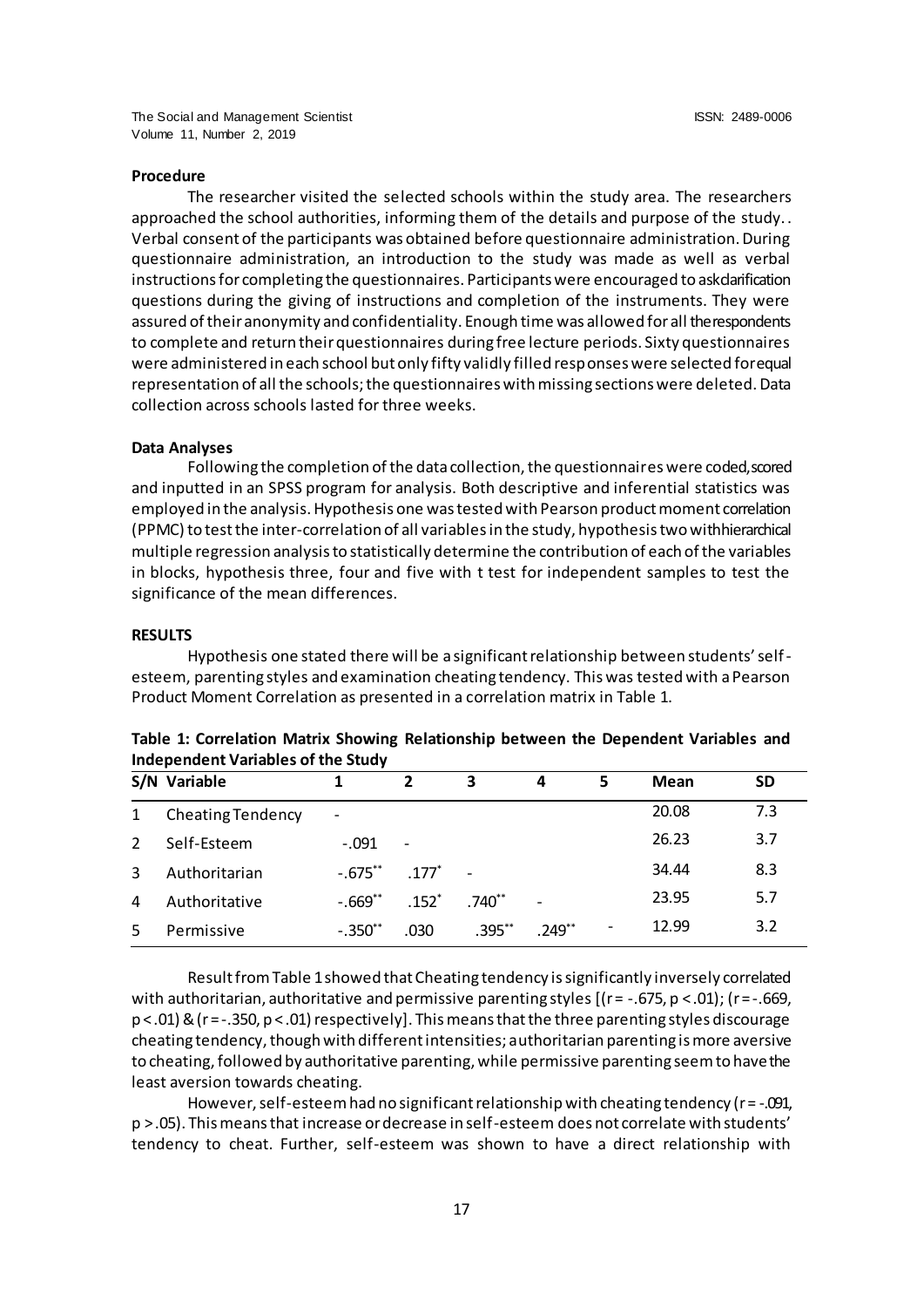authoritarian and authoritative parenting styles  $[(r = .177, p < .05)$  &  $(r = .152, p < .05)$ respectively]. In other words, authoritarian and authoritative parenting styles have positive impacts on the self-esteem of secondary school students. The stated hypothesis is partially confirmed.

Hypothesis two states that there will be a significant independent and joint influence of Self Esteem and Parenting Styles on cheating tendency. This hypothesis was tested with hierarchical multiple regression analysis as presented in Table 2.

|                   | Variables       | В       |          | P      | $R^2$ | $\Delta R^2$ | ΔΡ<br>ΔF<br>P<br>F          |
|-------------------|-----------------|---------|----------|--------|-------|--------------|-----------------------------|
| <b>Model</b><br>1 | Self-Esteem     | $-.091$ | 1.821    | > 0.05 | .003  | .008         | 3.318 3.318>.05>.05         |
| <b>Model</b>      | Self-esteem     | .033    | .938     | > 0.05 | .527  | .524         | 112.221 47.30<.01<br>$-.01$ |
|                   | Authoritarian P | $-.347$ | $-6.393$ | $-.01$ |       |              |                             |
|                   | Authoritative P | $-.388$ | $-7.568$ | $-.01$ |       |              |                             |
|                   | Permissive P    | $-.117$ | $-3.104$ | $-.01$ |       |              |                             |

**Table 2: Summary table of Hierarchical multiple regression analysis showing the influence of Self-Esteem and Parenting Styles on Cheating Tendency**

Result from model 1 of table 2 reveals that self-esteem did not significantly predict cheating tendency (F (1, 398) = 3.318, p >.05; R<sup>2</sup> = .003). However, when parenting styles were introduced in model 2, the variables significantly jointly predicted cheating tendency (F (4, 395) = 112.22, p <.01; R² = .527). This infers that self-esteem and parenting styles jointly account for about 53% of the variation observable in students' tendency. It was also revealed that the addition of the parenting styles accounted for about 52% change in cheating tendency of students (ΔF (3, 395) = 147.30, p < 0.01; ΔR<sup>2</sup> = .524). Hence, parenting style is a major predictor of students' cheating tendency.

Further, the independent prediction of authoritarian, authoritative and permissive parenting styles on cheating tendency were significant  $[(\beta = -0.347; t = -6.393; p > .01); (\beta = -1.395; t = 0.395; t = 0.395; t = 0.395; t = 0.395; t = 0.395; t = 0.395; t = 0.395; t = 0.395; t = 0.395; t = 0.395; t = 0.395; t = 0.395; t = 0.395; t = 0.395; t =$ 0.388; t= -7.568; p> 0.01) and ( $\beta$  = -0.117; t= -3.104; p> .01) respectively] but not significant for self-esteem ( $\beta$  = 0.033; t = .938; p> 0.05).

Hypothesis three states that males will be higher on cheating tendency than females. The hypothesis was tested with an independent sample t-test as seen in Table 3.

|  |  | Table 3: T-Test Showing Gender differences in Cheating Tendency |
|--|--|-----------------------------------------------------------------|
|--|--|-----------------------------------------------------------------|

| <b>DV</b>            | Gender | N   | Х     | <b>SD</b> | Df  |      | D      |
|----------------------|--------|-----|-------|-----------|-----|------|--------|
|                      | Male   | 184 | 20.31 | 7.2       |     |      |        |
| Cheating<br>Tendency |        |     |       |           | 398 | .604 | > 0.05 |
|                      | Female | 216 | 19.87 | 7.5       |     |      |        |

Results from table 3 shows that students' cheating tendency was not significantly differentiated by gender (t (398) = .604, p>.05). However, a further observation means reveal that male students ( $X = 20.31$ ,  $S.D = 7.2$ ) have a higher tendency to cheat than female students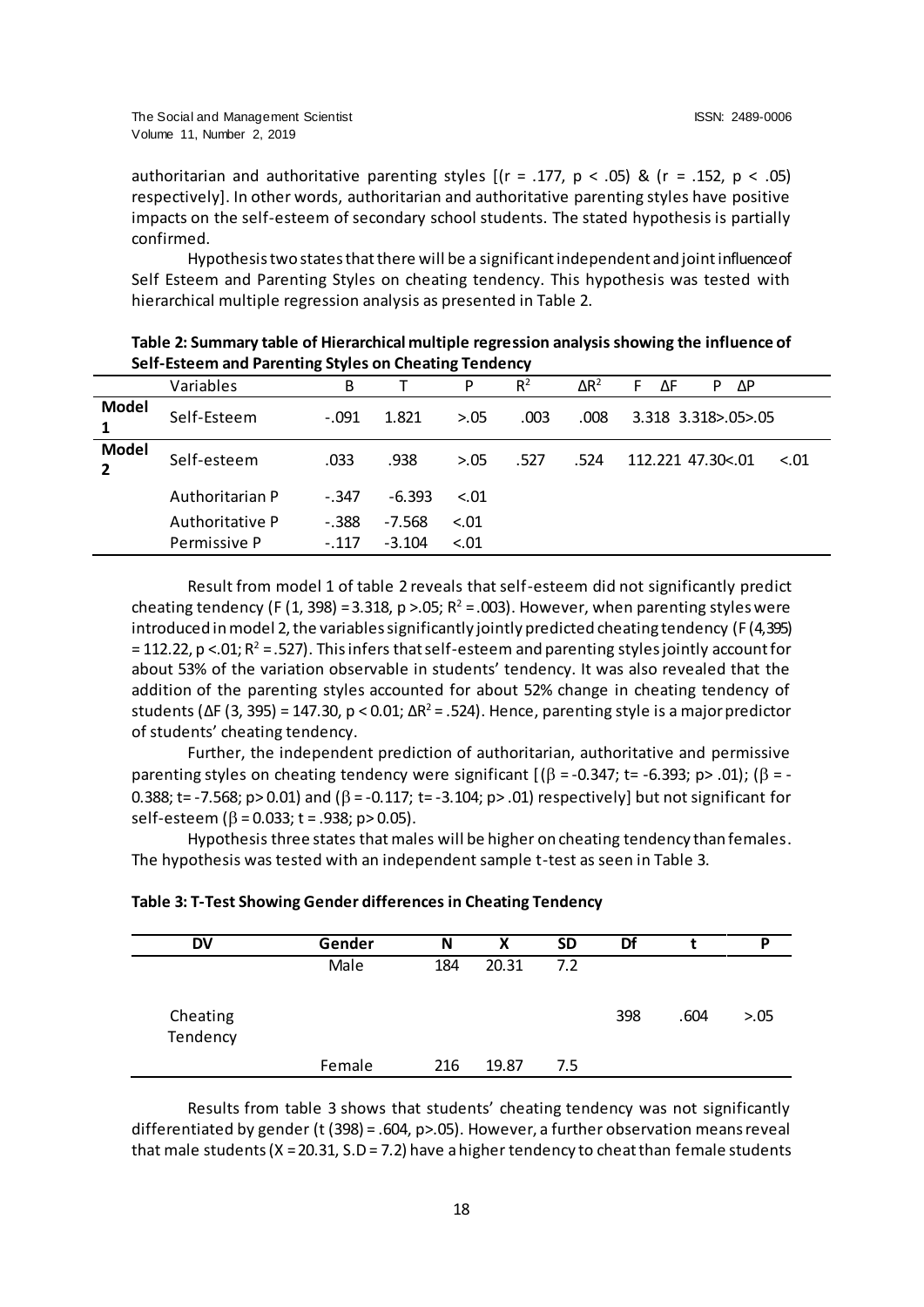(X = 19.87, S.D= 7.5); a difference that is not statistically significant. The stated hypothesis is not confirmed.

Hypothesis four states that students of public schools will be higher on cheating tendency than students of private schools. The hypothesis was tested with an independent sample t-test as seen in Table 4.

| Table 4: T-Test Showing differences in Cheating Tendency with reference to School Type |  |
|----------------------------------------------------------------------------------------|--|
|----------------------------------------------------------------------------------------|--|

| <b>DV</b>            | <b>School Type</b> | N   | x     | <b>SD</b> | Df  |       | D      |
|----------------------|--------------------|-----|-------|-----------|-----|-------|--------|
|                      | Private            | 196 | 18.31 | 7.5       |     |       |        |
| Cheating<br>Tendency |                    |     |       |           | 398 | 4.864 | $-.01$ |
|                      | Public             | 204 | 21.78 | 6.8       |     |       |        |

Results from table 4 shows that students' cheating tendency is significantly differentiated by school type (t (398) = 4.864, p< 0.01). A further observation means reveal that public school students ( $X = 21.78$ , S.D = 6.8) have a higher tendency to cheat than private school students ( $X = 18.31$ ,  $S.D = 6.8$ ). The stated hypothesis is confirmed.

Hypothesis five states that students not living with their parents will have a higher tendency to cheat than students living with their parents. The hypothesis was tested with an independent sample t-test as seen in Table 5.

| Table 5 T-Test Showing differences in Cheating Tendency among students living with parents |  |
|--------------------------------------------------------------------------------------------|--|
| and those who are not                                                                      |  |

| <b>DV</b>            | <b>Living with Parent</b> | N   | Χ     | <b>SD</b> | DF  |       | D      |
|----------------------|---------------------------|-----|-------|-----------|-----|-------|--------|
|                      | No                        | 338 | 20.59 | 7.3       |     |       |        |
| Cheating<br>Tendency |                           |     |       |           | 398 | 3.294 | < 0.01 |
|                      | Yes                       | 62  | 19.29 | 7.0       |     |       |        |

Results from table 5 shows that students' cheating tendency is significantly influenced by parental co-habitation (t (398) = 3.294,  $p$  < 0.01). A further observation means however reveal that students not living with their parents (X = 20.59, S.D = 7.3) have a higher tendency to cheat than students living with their parents (X = 19.29; S.D = 7.0). The stated hypothesis is confirmed.

**Further Analysis**

**Table 6: Summary independent measures one way analysis of variance showing differences in Cheating Tendency as a reason of variations in Parenting Style**

| Source          |           | DF  | MS <sup>2</sup> | F ratio  |      |
|-----------------|-----------|-----|-----------------|----------|------|
| Parenting Style | 92078.447 |     | 46039.223       | 2251.152 | <.01 |
| Error           | 16320.220 | 798 | 20.451          |          |      |
|                 |           |     |                 |          |      |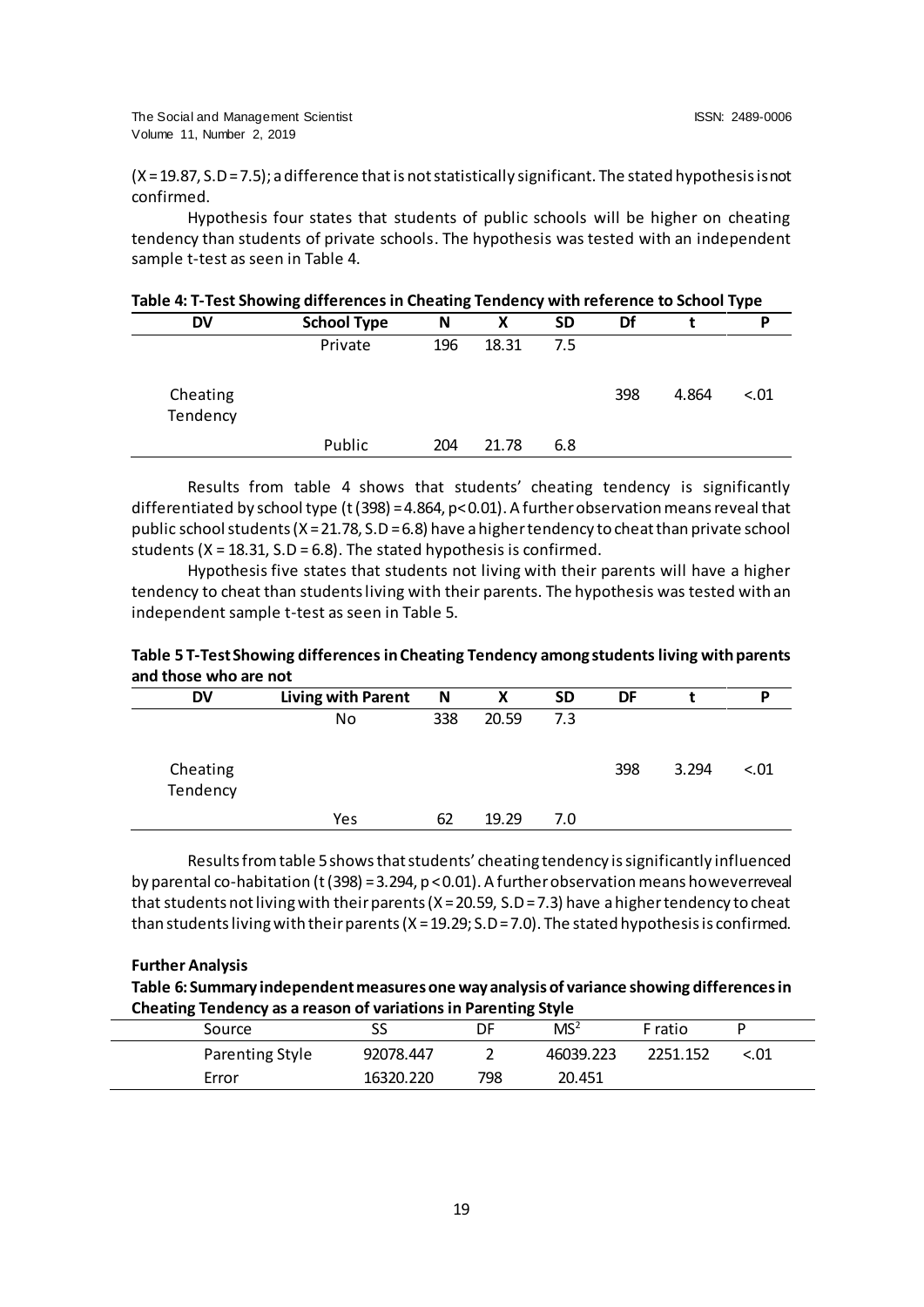| Variable      |            | ר                        | 3 | Mean  | <b>SD</b> |
|---------------|------------|--------------------------|---|-------|-----------|
| Authoritarian |            |                          |   | 34.44 | 8.27      |
| Authoritative | $10.49**$  | $\overline{\phantom{a}}$ |   | 23.95 | 5.71      |
| Permissive    | $21.45***$ | $2.44***$                | - | 12.99 | 3.21      |
|               |            |                          |   |       |           |

**Table 7: Summary of multiple comparison showing differences in Perceived Intelligence** 

*\*\*= p< 0.01, \*= p< 0.05*

Results from Table 4.3 reveal that perceived intelligence was significantly influenced by gender and attractiveness (F(3, 189) = 58.947,  $p$  < 01). Furthermore, multiple comparison in Table 4.4 revealed that participants perceived attractive females to be more intelligent (  $X \models$ 5.281, S.D= 1.31), followed by attractive males ( $X = 5.125$ , S.D= 1.46), next to which are unattractive males (  $X$  = 2.844, S.D= 1.69) and least are unattractive females (  $X$  = 2.813, S.D= 1.47). This is also shown graphically in the estimated marginal means presented in Figure 1.





Where Parenting 1= Authoritarian Parenting Parenting 2= Authoritative Parenting Parenting 3= Permissive Parenting

# **DISCUSSION**

The main aim of this study was to investigate the influence parenting style and selfesteem in secondary school students' tendency to cheat in examinations. Five hypotheses were stated to test this objective, of which hypotheses one and two were partially confirmed, hypotheses four and five were confirmed while hypothesis three was not confirmed.

The first hypothesis stated that self-esteem and parenting styles will be significantly correlated with cheating tendency. Result showed that cheating tendency is significantly inversely correlated with authoritarian, authoritative and permissive parenting styles. This infers that when parents adopt authoritarian, authoritative or permissive parenting styles, their children's tendency to cheat reduces. However, the strength of the relationship appears to differ amidst these three parenting styles, as the inverse relationship of authoritarian and authoritative parenting with cheating tendency tends to be much stronger than that of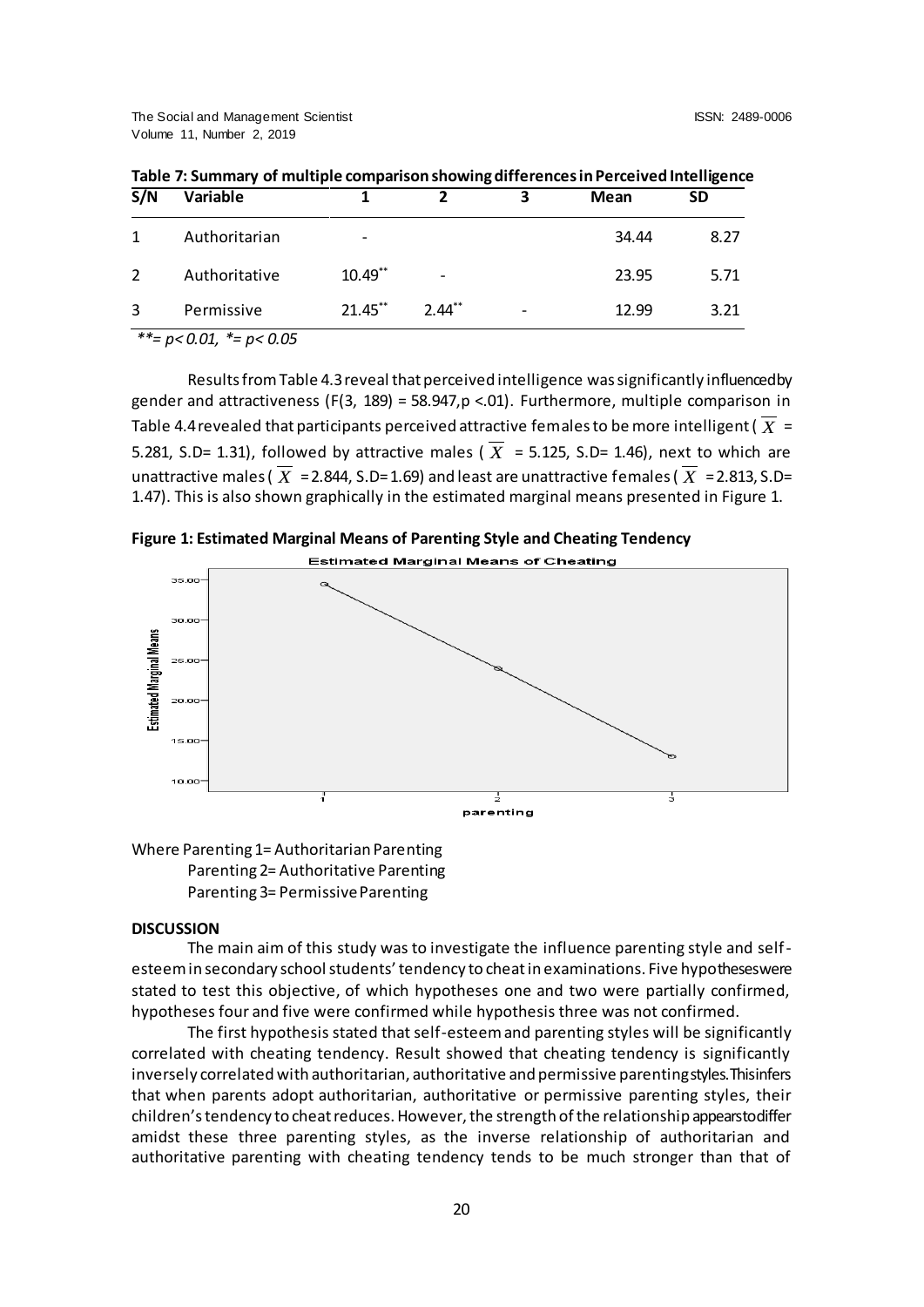permissive parenting with cheating tendency. This could be interpreted to mean that all three parenting styles discourage cheating in students, but the extent at which permissive parents discourage cheating in students is less compared to that of authoritarian and authoritative parents.

Further, self-esteem was shown to have a direct relationship with authoritarian and authoritative parenting styles. This would infer that authoritarian and authoritative parenting improves the self-esteem of students. However, self-esteem had no significant relationship with cheating tendency. Research has however not found a direct relationship between self-esteem and cheating tendency, rather, research indicates a relationship between self-esteem and depression, which might by extension motivate students towards cheating (Amazue, 2014; Murdock & Anderman, 2006; Richards & Gross, 2000).

Hypothesis two states that there will be a significant independent and joint influence of Self Esteem and Parenting Styles on cheating tendency. Result revealed that self-esteem did not significantly predict cheating tendency. However, when parenting styles were introduced, the variables significantly jointly predicted cheating tendency. This infers that self-esteem and parenting styles jointly account for about 53% of the variation observable in students' tendency. It was also revealed that the addition of the parenting styles accounted for about 52% change in cheating tendency of students. Hence, parenting style is a major predictor of students' cheating tendency. Further, the independent prediction of authoritarian, authoritative and permissive parenting styles on cheating tendency were significant but not significant for selfesteem.

Hypothesis three states that males will be higher on cheating tendency than females. Results revealed that students' cheating tendency was not significantly differentiated by gender. A further observation means reveal that male students have a higher tendency to cheat than female students; a difference that is not statistically significant. These results infer that the tendency to cheat in secondary school students is similar amidst both genders, with no gender being more vulnerable than the other. One of the first research efforts in America on cheating was conducted by Hartshorne (1928) and concluded that there were no outstanding sex differences among cheaters; and that older children were slightly more likely to cheat than younger children. Research on the relationship of sex difference to the incidents of cheating behavior has had mixed results. Some researchers found that men cheat more than women (Anderson, 1957; Berger & Millham, 1969; Fakouri, 1972; Hetherington & Feldman, 1964; Johnson & Girmly, 1972; Oaks, 1975; Kelly & Worrell, 1978; Jacobson, Schab, & Calhoun, 1980; Knapp & Edmiston, 1981). Other researchers reached the conclusion that women cheat more than men (Canning, 1956; Jacobson, Berger, & Millham, 1970; Leming, 1980). Yet, other researchers, (Fischer, 1970; Hartshorn & May, 1928; Houston, 1977; Krebs, 1969; Vitro, 1971; Vitro & Schoer, 1972) found that there were no significant differences between males and females in their cheating behavior.

However, more recently Athanason and Olasehinde (2002) reviewed several literatures relating to influence of gender on academic cheating or dishonesty and found that there is gender difference and that women are less likely to cheat than their male counterpart. Minnesota State University (2006) reported that of the four recent studies that included gender as a possible explanatory variable for cheating, three studies found that males were more likely to cheat while one study found no significant correlation of gender and academic dishonesty. Hence, the stance of the present study seems to be justified as one of the few researches that found no gender difference in cheating tendency.

Hypothesis four states that students of public schools will be higher on cheating tendency than students of private schools. Results revealed that students' cheating tendency is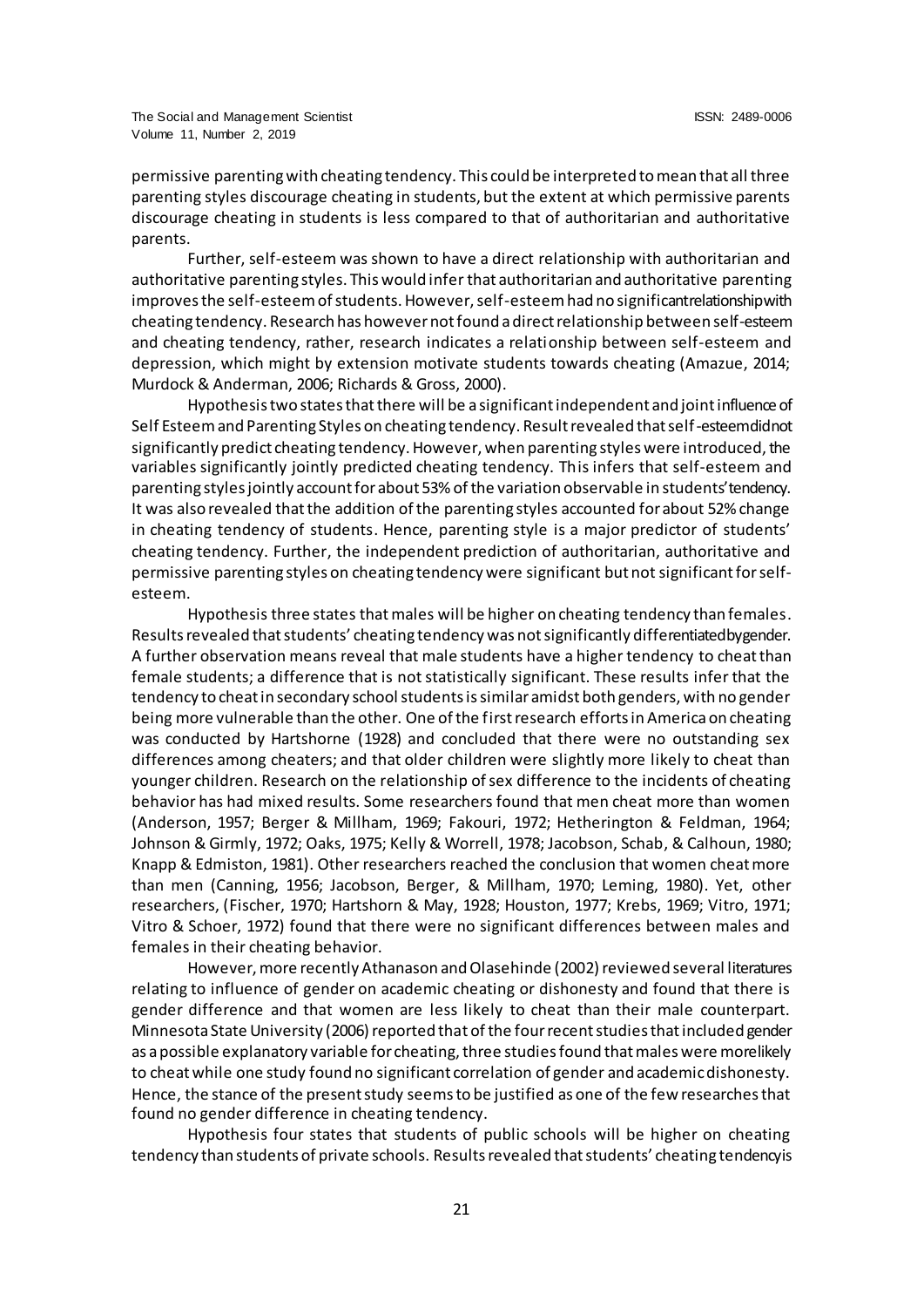significantly differentiated by school type. A further observation of means reveal that public school students have a higher tendency to cheat than private school students. Although there have not been very many researches that compare cheating tendencies among public and private schools, the study of Olawuyi (2005) was a comparative study on perception of religious and secular secondary school students about examination malpractice. The result revealed ano significant difference in the perceptions of students from both religious and secular schools about examination malpractice. Olawuyi (2005) concluded that students in whatever situation they find themselves are not shielded from the menace of examination cheating.

Hypothesis five states that students not living with their parents will have a higher tendency to cheat than students living with their parents. Results showed that students' cheating tendency is significantly influenced by parental co-habitation. A further observation means however reveal that students not living with their parents have a higher tendency to cheat than students living with their parents. This would infer that parental support has a very significant influence on reducing the tendency of students to cheat in examinations. Of course, this further explains the result obtained earlier, the significant influence of all three parenting styles on cheating tendency. It simply means that the mere presence of parents in the life of secondary school students would help to discourage cheating in examination; either the parent be permissive, authoritative or authoritarian. This would be expected since virtually every parent in our society would want to uphold the cultural norm of dignity of labour with their children; hence, would overtly discourage cheating.

#### **CONCLUSION AND IMPLICATIONS**

From the results obtained from this research, it is evident that parenting styles have a large influence on a students' tendency to cheat in an examination. Also, that all three parenting styles discourage examination cheating, but the intensity at which they discourage it seems to differ; the intensity at which permissive parents discourage cheating is less to that of authoritarian and authoritative parents. Hence, it would be expected that children from authoritative and authoritarian parents would be more aversive towards examination cheating compared to their counterparts with permissive parents. Self-esteem however, has no influence on cheating tendency of secondary school students in this population of study.

Further, there are no gender differences in the tendency of students to cheat in examinations. Hence, the prejudice that male students as more notorious at cheating should be corrected. At such, teachers need not give special attention to any gender when invigilating examinations, they should treat both gender alike.

It was also found that the tendency to cheat is higher among public school students as compared with private school students. This could possibly be traceable to the poor academic environment obtainable in public schools today as compared to private schools, including lack of qualified teachers, non-payment of teachers' salary, poor supervision, poor infrastructures and lack teaching equipment, among others. Hence, the campaign against cheating should be focused more at public schools rather than private schools. Also, studies should be carried out towards understanding the root cause of high cheating tendency amidst public secondary school students with the aim that solving such underlying problems might indirectly reduce students' tendency to cheat.

Finally, students that are not living with their parents were found to have a higher tendency to cheat than those living with their parents. This further emphasizes the role of parenting in students' cheating tendency. As has been emphasized, any parenting style discourages cheating, but not having parents around to discourage cheating is major factor that allows a students' tendency to cheat increase. To this end, school managements would need to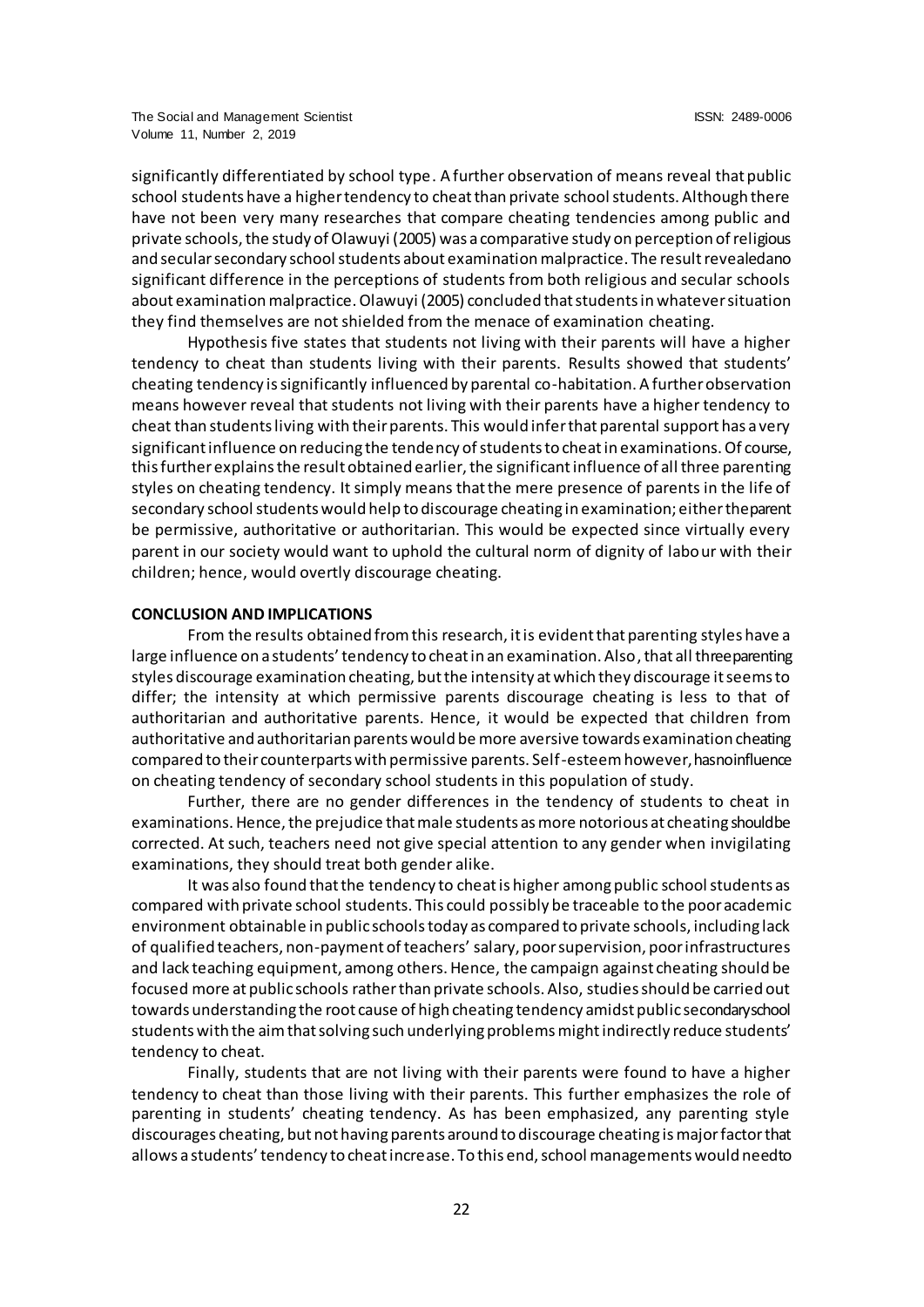give paramount attention to counselling students not living with parents against cheating in examinations.

#### **Recommendations**

Based on the findings arising from these investigations, the study recommends that:

1. School counsellors should give utmost attention to students not living with parents; spend more time at counselling them against examination cheating as a means of buffering the role of parenting in their tendency to cheat.

2. The government should look into the problem of cheating in public secondary schools, carry out extensive studies to understand the rise of this phenomenon and take drastic steps at ameliorating such.

3. School teachers should drop gender prejudice about cheating and focus atte ntion on all students equally, irrespective of their gender.

4. Non-governmental organizations and civil societies should embark on awareness campaigns to secondary schools to enlighten students on the benefits of hard-work and dignity of labour, as an alternative to cheating in examinations.

#### **Limitations**

Several limitations to this study could be addressed in further researches. First, being that the population of this study was secondary school students, obtaining consent to participate in the study took a longer process, as letters had to be sent repeatedly to the school authorities, which were forwarded to parents and guardians. This elongated the time of the questionnaire administration. Secondly, this study also has some limitations related to the generalization of the findings. Since the research was carried out using eight secondary schools in Ibadan, it might not be profound to generalize that parenting style would have an influence on the cheating tendency of all secondary school students in Nigeria, especially in other cultures and geo-political zones.

#### **Suggestion for Further Studies**

Future researches on cheating tendency among secondary school students could consider academic self-efficacy, locus of control and socio-economic status as possible factors influence the tendency to cheat in examinations.

#### **REFERENCES**

- Adeyemi, T.O. (2010): Examination malpractices among secondary school students in Ondo State, Nigeria: Perceived causes and possible solutions. *Journal of Educational, Administration and Policy Studies,* 2(3), 48-55.
- Aluede, O., Omoregie, E.O., & OsaEdoh, G.I. (2006). Academic dishonesty as a contemporary problem in higher education: How academic advisors can help. *Reading Improvement*, 43(2), 97-106.
- Amazue, L.O. (2014). The contributions of media, body image concerns and locality to the perceived self-esteem of female Nigerian adolescents. *Gender & Behaviour, 12*(1), 6113– 6124.
- Anyamene, A., Nwokolo, C. and Maduegbuna, U. (2015): Effects of psycho-educational technique on examination misconduct tendencies of secondary school students in Anambra State. *European Scientific Journal*, 11(11), 148-169.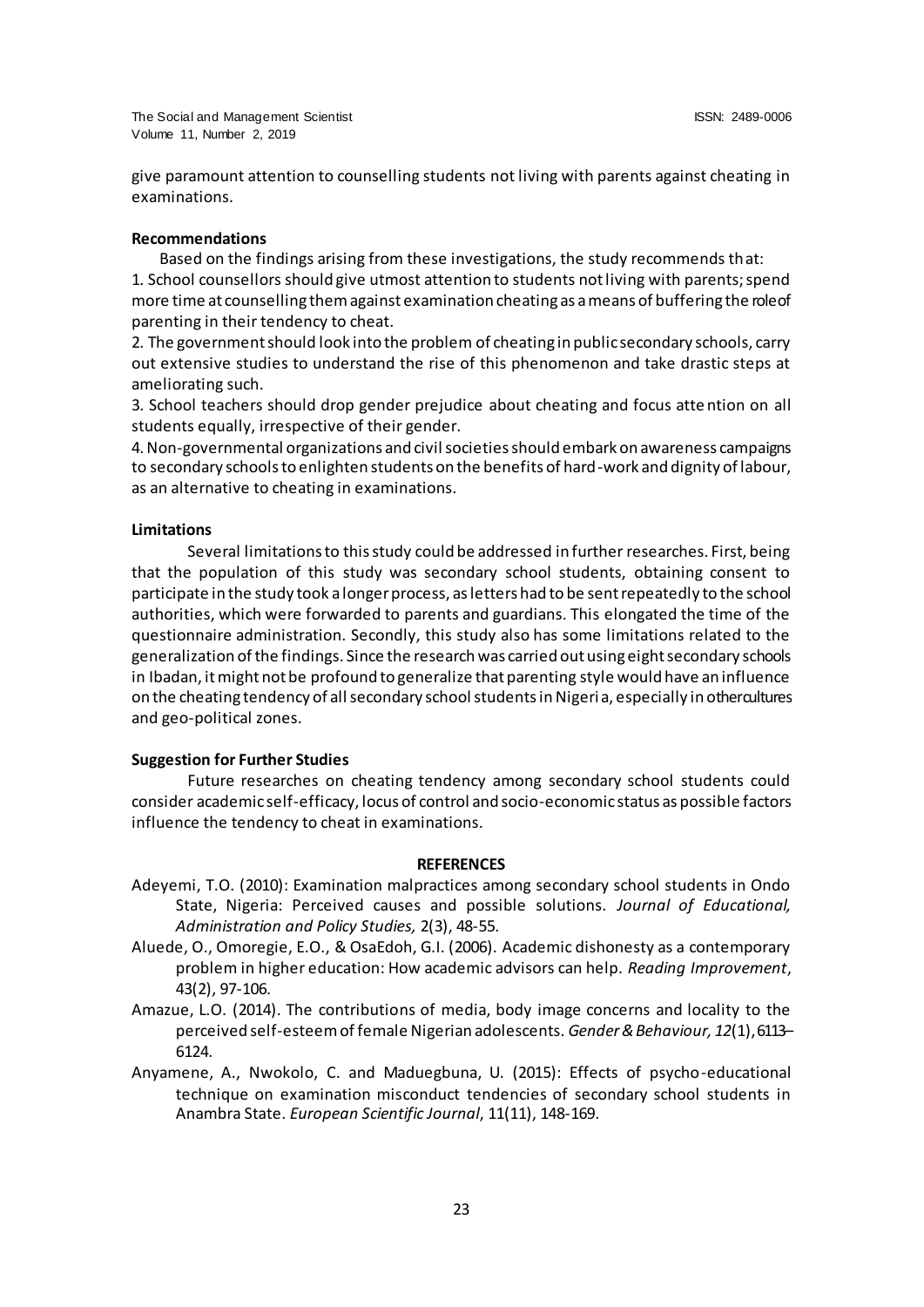- Arnett, J. L., Arnett, J. J., Feldman, S. S., & Cauffman, E. (2002). It's wrong, but everybody does it: Academic dishonesty among high school and college students. *Contemporary Educational Psychology, 27*(2), 209–228.
- Arnett, J.J. (2004). E*merging adulthood: The winding road from the late teens through the twenties*. New York: Oxford University Press.
- Athanason, J. A., & Olasehinde, O. (2002). Male and female differences in self-report cheating. *Practical Assessment, Research & Evaluation*, 8(5). Retrieved from http//PARE online.net/getrn. Asp? V=8 & n=5
- Awonusi, S. (2002). Don blames society for high crime wave in higher institution. In D. O. Idika (ed). A causal model of some psycho-social variables as determinants of cheating tendency in senior secondary school students in Southern Educational Zone of Cross River State, Nigeria. Unpublished M.Ed. Thesis University of Calabar, Calabar, Nigeria.
- Baumrind, D. (1991). The influence of parenting style on adolescent competence and substance use. *The Journal of Early Adolescence, 11*(1), 56–95. [https://doi.org/10.1177/0272431691111004](https://psycnet.apa.org/doi/10.1177/0272431691111004)
- Bekaroğlu, Ö. (2002). Scientific dishonesty in the world and in Turkey [In Turkish]. *Tuba Bulletin, Diary*, 22, 12-13.
- Boris, O.O., & Awodun, A. O. (2012). Examination malpractices and students' poor performance in senior secondary school certificate examinations in Nigeria. *Journal of Research in Education and Society*, 3(3), 8-14.
- Bouville, M. (2008). Why is Cheating Wrong? *Studies in Philosophy and Education*. 29. 10.1007/s11217-009-9148-0.
- Brunting, J. R. (1976). *To light a Cnadle,Evans Brothers Montague House Russed Squaate*. London U.K.
- Burrus, R. T., McGoldrick, K., & Schuhmann, P. W. (2007). Self-reports of student cheating: Does a definition of cheating matter? *The Journal of Economic Education, 38*(1), 3–16.
- Bushweller, K. (1999). *Generation of Cheaters.* The American School Board Journal. Retrieved April 5, 2005, fro[m www.asbj.com/199904/0499coverstory.html](http://www.asbj.com/199904/0499coverstory.html)
- Canning, R. R. (1956). Does an honor system reduce classroom cheating? An experimental answer. *Journal of Experimental Education, 24,* 291–296. [https://doi.org/10.1080/00220973.1956.11010550](https://psycnet.apa.org/doi/10.1080/00220973.1956.11010550)
- Cornelius-Ukpepi, B. U. (2010). *Effective reading for passing internal and external examinations*. Calabar: Hodo MPCS Ltd.
- Darling, N., & Toyokawa, T. (1997). *Construction and validation of the Parenting Style Inventory II (PSI-II)*. Retrieved fro[m http://www.oberlin.edu/faculty/ndarling/lab/psiii.](http://www.oberlin.edu/faculty/ndarling/lab/psiii.pdf)pdf
- Davis, S. F., Drinan, P. F., & Gallant, T. B. (2011). *Cheating in school: What we know and what we can do*. West Sussex, UK: Wiley.
- Dikko, H. (2003), A Study of Some Socio-Psychological Factors of Cheating In Examination Among Students of Kaduna Polytechnic. Unpublished Master's Thesis, Faculty of Education, Ahmadu Bello University, Zaria, Nigeria.
- Ding, X.P., Omrin, D.S., Evans, A.D., Fu, G., Chen, G., & Lee, K. (2014). Elementary school children's cheating behavior and its cognitive correlates. *Journal of experimental child psychology*, *121*, 85–95.<https://doi.org/10.1016/j.jecp.2013.12.005>
- Drake, C.A. (1941) Why students cheat, *Journal of Higher Education,* 12, 418–420.
- Fakouri, M.E. (1972). Achievement motivation and cheating. *Psychological reports*, *31*(2), 629– 630.<https://doi.org/10.2466/pr0.1972.31.2.629>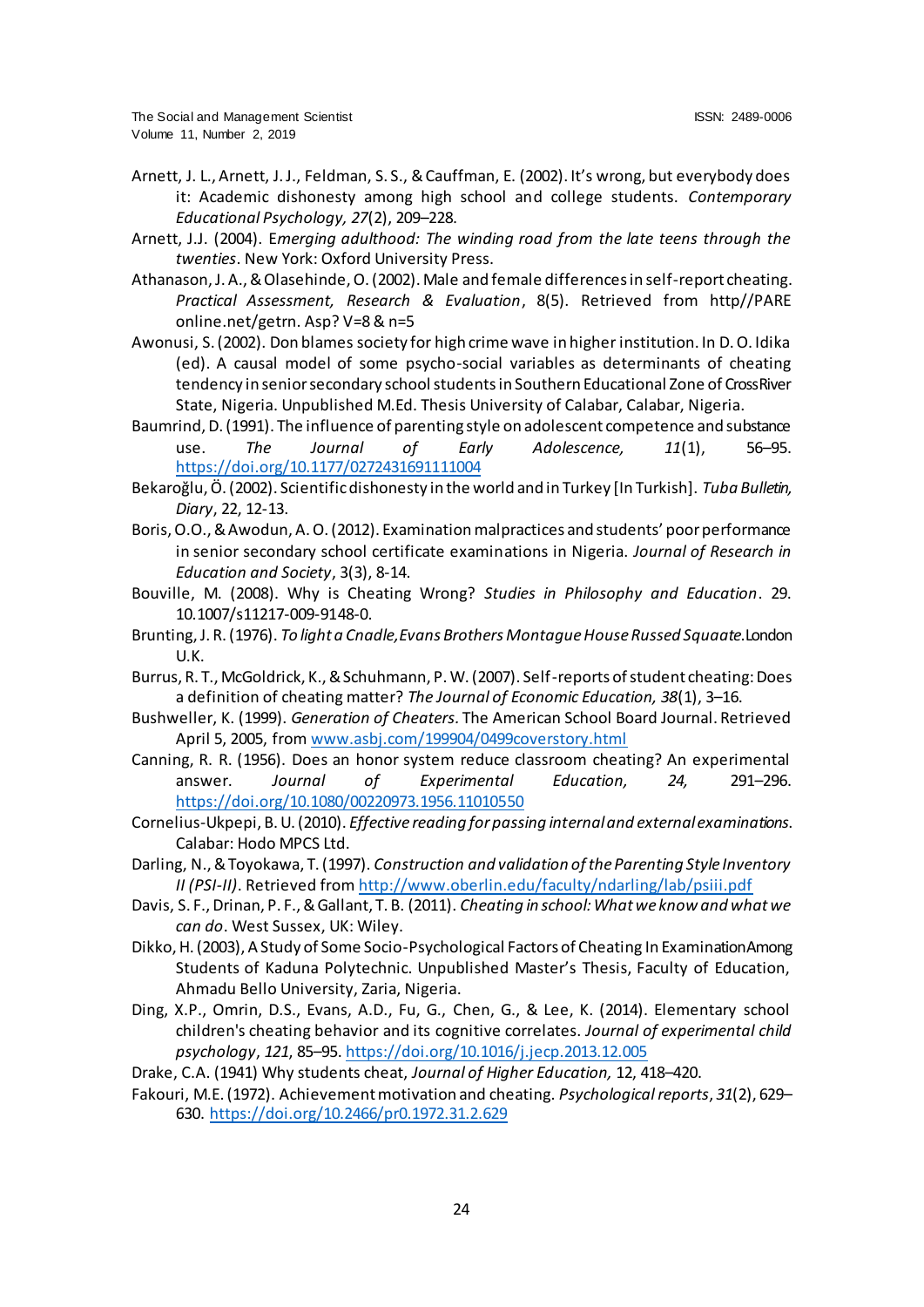- Farnese, M. L., Tramontano, C., Fida, R., & Pacielo, M. (2011). Cheating behaviors in academic context: Does academic moral disengagement matter? *Procedia-Social and Behavioral Sciences, 29,* 356–365.
- Folarin, S. (2013) *Lagos retires principals, eight others for examination malpractice*. Retrieved on 27<sup>th</sup> October 2013 fro[m http://www.punchng.com/ng](http://www.punchng.com/ng)
- Fischer, C. T. (1970). Levels of cheating under conditions of informative appeal to honesty, public affirmation of value, and threats of punishment. *The Journal of Educational Research, 64*(1), 12–16. [https://doi.org/10.1080/00220671.1970.10884078](https://psycnet.apa.org/doi/10.1080/00220671.1970.10884078)
- Granvik, S.M., Brolin, L.S., Almquist, Y.B., & Modin, B. (2018). Effective schools, school segregation, and the link with school achievement. *School Effectiveness and School Improvement*, 1–21.
- Gibson, C.L., Khey, D., & Schreck, C.J. (2008). Gender, internal controls, and academic dishonesty: Investigating mediating and differential effects. *Journal of Criminal Justice Education, 19*(1), 2–18.
- Guilford, J.P., & Frucher, B. (1973). Fundamental Statistics in Psychology and Education, New York: McGraw-Hill.
- Hartshorne, H., & May, M.A. (1928). *Studies in deceit. Book I. General methods and results. Book II. Statistical methods and results.* Macmillan.
- Hagborg, W.J. (1993). The Rosenberg Self-Esteem Scale and Harter's Self-Perception Profile for Adolescents: A concurrent validity study. *Psychology in the Schools, 30*(2), 132– 136[.https://doi.org/10.1002/1520-6807\(199304\)30:2<132::AID-](https://doi.org/10.1002/1520-6807(199304)30:2%3c132::AID-PITS2310300205%3e3.0.CO;2-Z)[PITS2310300205>3.0.CO;2-Z](https://doi.org/10.1002/1520-6807(199304)30:2%3c132::AID-PITS2310300205%3e3.0.CO;2-Z)
- Harold, R.O. (1975) Cheating Attitudes and Practices at Two State Colleges. *Improving College and University Teaching*, 23:4, 232-235, DOI[: 10.1080/00193089.1975.9932257](https://doi.org/10.1080/00193089.1975.9932257)
- Hay, I., Ashman, A., & van Kraayenoord, C. (1998). Educational characteristics of students with high or low self-concept. *Psychology in the Schools*, 35(4), 391- 400.
- Hensley, L.C., Kirkpatrick, K.M., & Burgoon, J.M. (2013). Relation of gender, course enrollment, and grades to distinct forms of academic dishonesty. *Teaching in Higher Education, 18*(8), 895–907.
- Hetherington, E.M., & Feldman, S.E. (1964). College cheating as a function of subject and situational variables. *Journal of Educational Psychology, 55*(4), 212–218. [https://doi.org/10.1037/h0045337](https://psycnet.apa.org/doi/10.1037/h0045337)
- Houston, J.P. (1977). Cheating behavior, anticipated success-failure, confidence, and test importance. *Journal of Educational Psychology, 69*(1), 55–60. [https://doi.org/10.1037/0022-0663.69.1.55](https://psycnet.apa.org/doi/10.1037/0022-0663.69.1.55)
- Ibukun, W.O., & Oyewole, B.K. (2011). Examine examination malpractices in Nigerian schools: environmental influences and management strategies. *International Journal of Business and Management Tomorrow,* 1(2), 1-7.
- Iredia, F.A. (2002). Refocusing education in Nigeria: Implication for examination. In S. O. Oriaifo, P. O. E. Nwaokolo & G.C. Igborgbor (Eds.). *Refocusing education in Nigeria*. 196-201.
- Jacobson, L.I., Berger, S.E., & Millham, J. (1969). Self-esteem, sex differences, and the tendency to cheat. *Proceedings of the Annual Convention of the American Psychological Association, 4*(Pt. 1), 353–354.
- Jacobson, L.I., Berger, S.E., & Millham, J. (1970). Individual differences in cheating during a temptation period when confronting failure. *Journal of Personality and Social Psychology, 15*(1), 48–56. [https://doi.org/10.1037/h0029204](https://psycnet.apa.org/doi/10.1037/h0029204)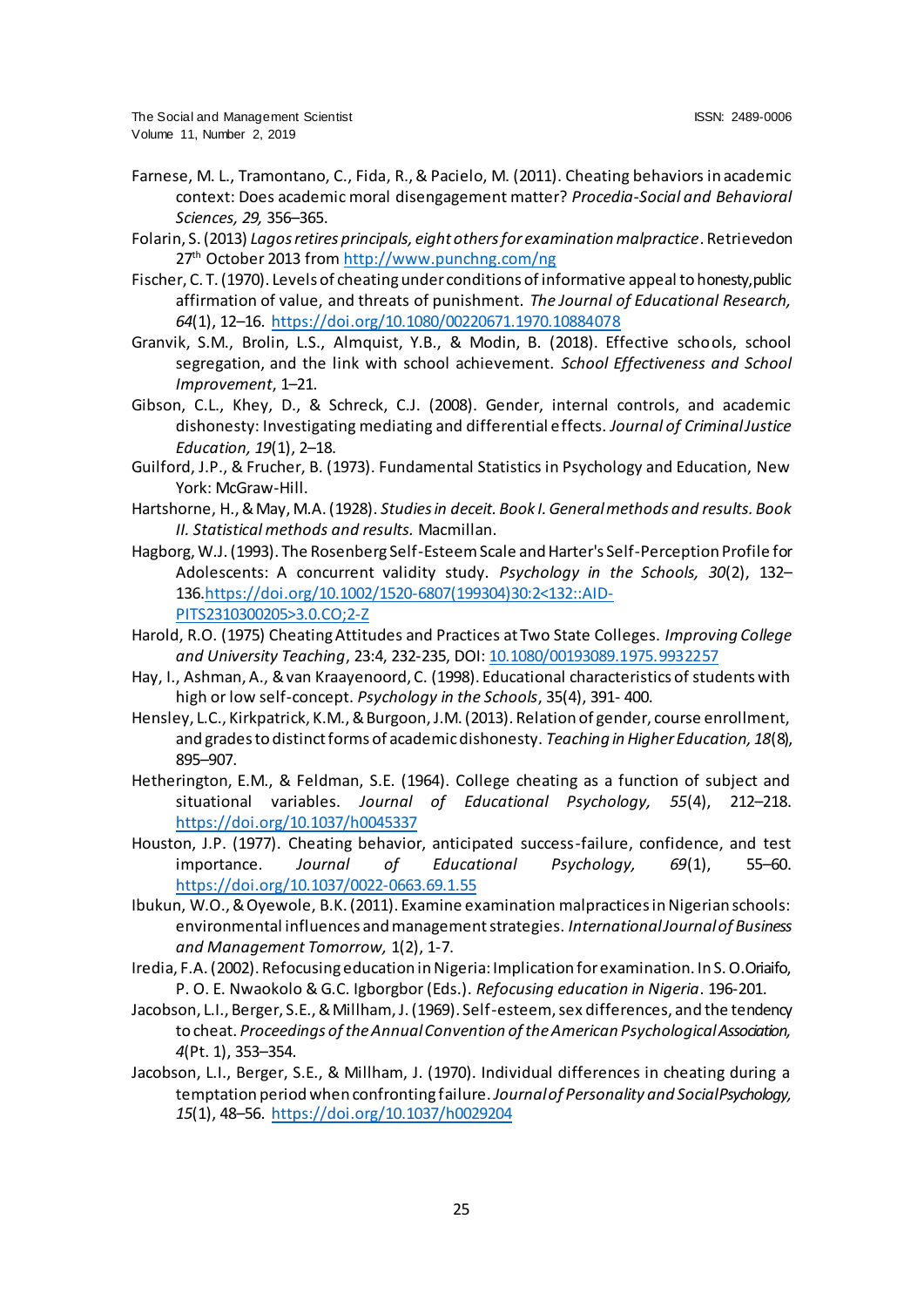- James S.L. (1980) Cheating Behavior, Subject Variables, and Components of the Internal-External Scale under High and Low Risk Conditions. *The Journal of Educational Research*, 74:2, 83- 87, DOI[: 10.1080/00220671.1980.10885288](https://doi.org/10.1080/00220671.1980.10885288)
- Jereb, E., Urh, M., Jerebic, J., & Šprajc, P. (2018). Gender differences and the awareness of plagiarism in higher education. *Social Psychology of Education, 21*(2), 409–426.
- Kelly, J.A., & Worrell, L. (1978). Personality Characteristics, Parent Behaviors, and Sex of the Subject in Relation to Cheating. *Journal of Research in Personality* 12, 179–188.
- Kerkvliet, J. (1994). Cheating by economics students: A comparison of survey results. *The Journal of Economic Education, 25*(2), 121–133.
- Klein, H.A., Levenburg, N.M., McKendall, M., & Mothersell, W. (2007). Cheating during the college years: How do business school students compare? *Journal of Business Ethics, 72*(2), 197–206.
- Kleiner, C., & Lord, M. (1999). The cheating game: Cross-national exploration of business students' attitudes, perceptions, and tendencies toward academic dishonesty. *Journal of Education for Business*, 74(4), 38-42.
- McCabe, D.L., Butterfield, K.D., & Trevino, L.K. (2012). *Cheating in college: Why students do it and what educators can do about it*. Baltimore, MD: John Hopkins University Press.
- McCabe, D.L., & Trevino, L.K. (1997). Individual and contextual influences on academic dishonesty: A multicampus investigation. *Research in Higher Education, 38*(3), 379–396.
- Miller, T.Q., & Volk, R.J. (2002). Family Relationships and Adolescent Cigarette Smoking: Results from a National Longitudinal Survey. *Journal of Drug Issues, 32*(3), 945–972. [https://doi.org/10.1177/002204260203200314](https://psycnet.apa.org/doi/10.1177/002204260203200314)
- Maccoby, E. E., & Martin, J.A. (1983). *Socialization in the context of the family: Parent-child interaction*. In P.H. Mussen (Ed.), Handbook of child psychology (Vol. 4, pp. 1-101). New York: Wiley.
- Murdock, T. B., & Anderman, E.M. (2006). Motivational Perspectives on Student Cheating: Toward an Integrated Model of Academic Dishonesty. *Educational Psychologist, 41*(3), 129–145. [https://doi.org/10.1207/s15326985ep4103\\_1](https://psycnet.apa.org/doi/10.1207/s15326985ep4103_1)
- Niiya, Y., Ballantyne, R., North, M. S., & Crocker, J. (2008). Gender, contingencies of self-worth, and achievement goals as predictors of academic cheating in a controlled laboratory setting. *Basic and Applied Social Psychology, 30*(1), 76–83.
- Olukotun, J. O. (1998). Examination malpractices in Nigeria educational system: A call for national concern. *Journal of Special Education*, 8(1), 51-56.
- Oluremi, D.F. (2014)Functional guidance and counseling centre in tertiary institutions. *The Journal of International Social Research*, 7(31)697-705.
- Olatunbosun, J.B. (2009). Examination malpractice in secondary schools in Nigeria: What sustains it? *European Journal of Education Studies*, 1(3),101-108.
- Olapegba, P.O. (2008). Psychosocial factors and environmental adaptation as predictors of aggressive tendency and perceived quality of life among people living near refuse dumpsite, Lagos, Nigeria. Unpublished PhD Thesis, Dept. of Psychology, University of Ibadan, Nigeria.
- Olawuyi, O. (2005). *A comparative analysis of perceptions of religious and secular secondary school students about examination malpractice*. A paper presented at the 5th National Conference of Nigeria society for educational psychologists. University of Abuja. Abuja.
- Omeri, M. (2012). Nigeria ranked number one in world examination malpractice index. Available a[thttp://www.ngtrends.com/2012/07/smh-nigeria-ranked-number-1-in-wor](http://www.ngtrends.com/2012/07/smh-nigeria-ranked-number-1-in-world)ld. Retrieved June 2, 2016.